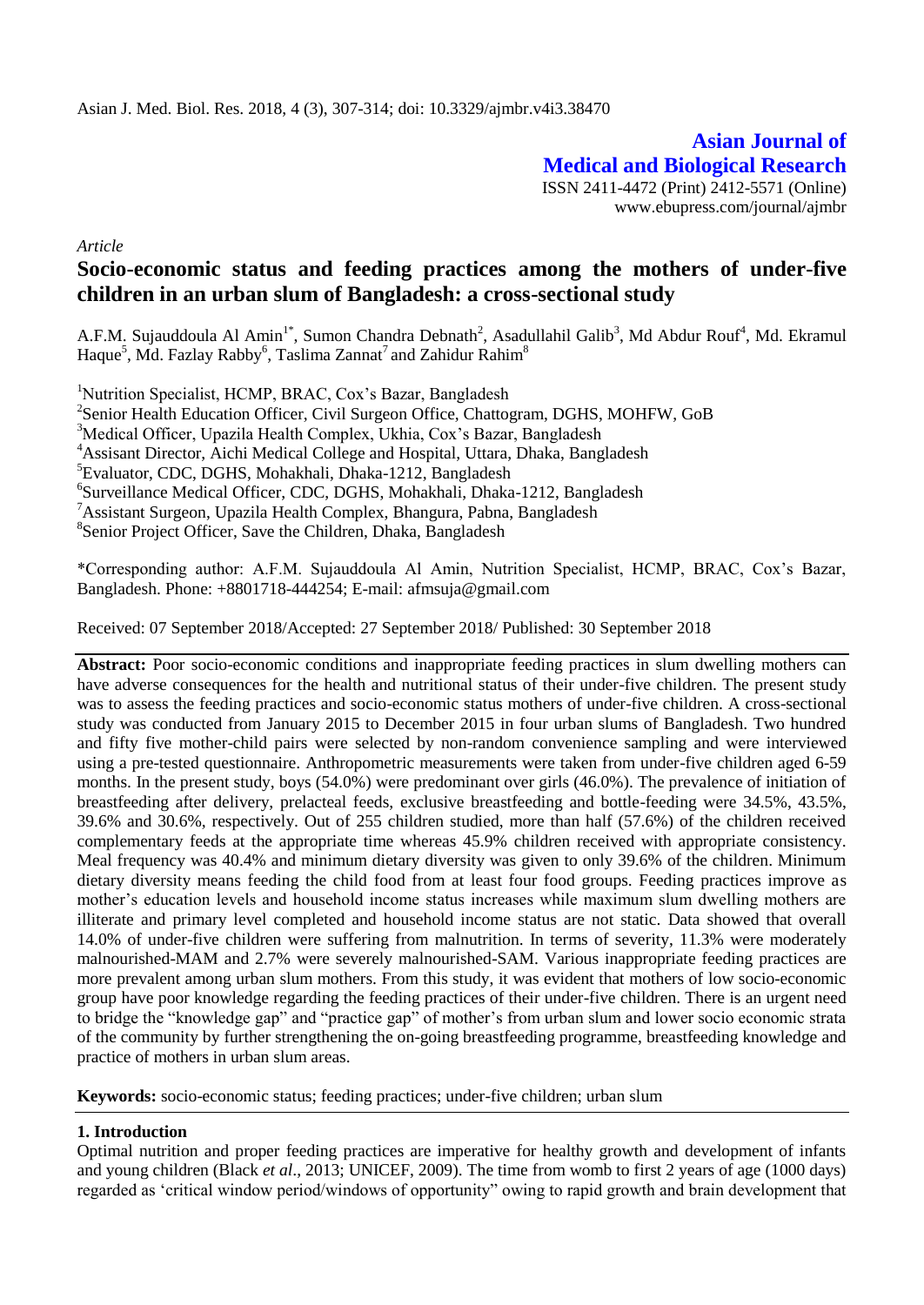occurs in children during this period (WHO, 2008). Any damage to physical growth and brain development that occurs during this period is likely to be extensive and, if not corrected, irreversible (Hoddinott *et al*., 2013; Alderman *et al*., 2013). Hence, infant and young child feeding practices (IYCF) during this period play a critical role. Faulty breastfeeding and poor complementary feeding can lead to undernutrition (Srivastava and Sandhu, 2007; Garg and Chadha, 2009; Ma *et al*., 2012).

Bangladesh has made remarkable progress in many areas during the last two decades however there are still lagging when it comes to urban areas especially in terms of feeding practices and malnutrition among under-five children. Urban populations are diverse and varied, both economically and in terms of living conditions that affect health negatively (BUHS, 2013).

Urban slum dwellers are exposed to poor environmental conditions. In the Census of Slum Areas and Floating Population 2014 covering all city corporations revealed that the number of slums, households and population in the Khulna City Corporation which contains 1,134 slums, 20536 households and 79827 population in which 6669 were under-five children (BBS, 2015). Ignorance and difficult conditions of life in the slums are likely to result in improper food habits, low health care use and hygiene awareness and lack of knowledge of the origin of sickness and proper measures for the cure (Zunaid *et al*., 2017; Huq and Tasnim, 2008). Children living under such conditions are at especially high risk for health and nutritional problems. Inadequate knowledge about appropriate food and feeding practices is often a greater determinant of malnutrition than the lack of food (UN, 2014; Huq and Tasnim, 2008).

Bangladesh Demographic and Health Survey 2014 revealed that currently wasting or acute malnutrition affects 14% of Bangladeshi children, while one-third of children are also underweight, which is a composite of stunting and wasting (BDHS, 2014). The rates are equally debauched for urban Bangladesh, where half of the under-five children in slums were stunted, which is around one-third for non-slums. Underweight among under-five children in slums (43%) is considerably higher in non-slums (26%) and rest urban areas (30%) (BUHS, 2013). This high proportion of malnutrition poses a threat to the overall progress of the country.

Appropriate feeding practice ranks first among the most effective interventions to improve child health and nutrition. However, some inappropriate breast feeding practices do exist both in rural and urban area of Bangladesh (Fakir and Khan, 2015). A slum dwelling mothers are generally not well educated; do not have better socioeconomic status and difficulty in accessing information regarding breast feeding as compared to their urban counter parts (Mittal *et al*., 2007; Fauveau *et al*., 1992). Those mother needs knowledge regarding these in order to practice them and that depends on the mother"s education, her socioeconomic status, her access to information regarding breast feeding, feeding taboos, and so on (Srivastava *et al*., 2012; Mittal *et al*., 2007).

As there is a paucity of literature on the appropriate feeding practices in the slum area. Therefore, the present study was undertaken to assess the socio-economic status and feeding practices of slum dwelling mothers and the nutritional status of under-five children.

### **2. Materials and Methods**

### **2.1. Study design and settings**

This cross sectional study was conducted in urban slum areas of Khulna City Corporation (KCC) with an aim to assess the socio-economic status and child feeding practices among the mothers in urban slum areas during the period of January to December 2015. For this study, 3 slums (Railway line, Daulatpur and Khalishpur) were selected randomly from the urban areas of KCC.

### **2.2. Study participants and inclusion criteria**

All the mothers who had children aged 6 to 59 months included in the study based on the following criteria: willingness of mother to participate in the study, healthy children aged 6-59 months and children who were found to be ill or suffered from any illness in the previous three months were not included in this study. Two hundred and fifty five mother-child pairs aged 6 to 59 months who met the inclusion criteria were included in the study.

### **2.3. Sample size and sampling**

A total of 255 mother"s with their under-five children (6 to 59 months) who lived in three slums of KCC areas and who available during data collection period, were included as the sample of this study. Participants were selected through door-to-door visits using simple random sampling method.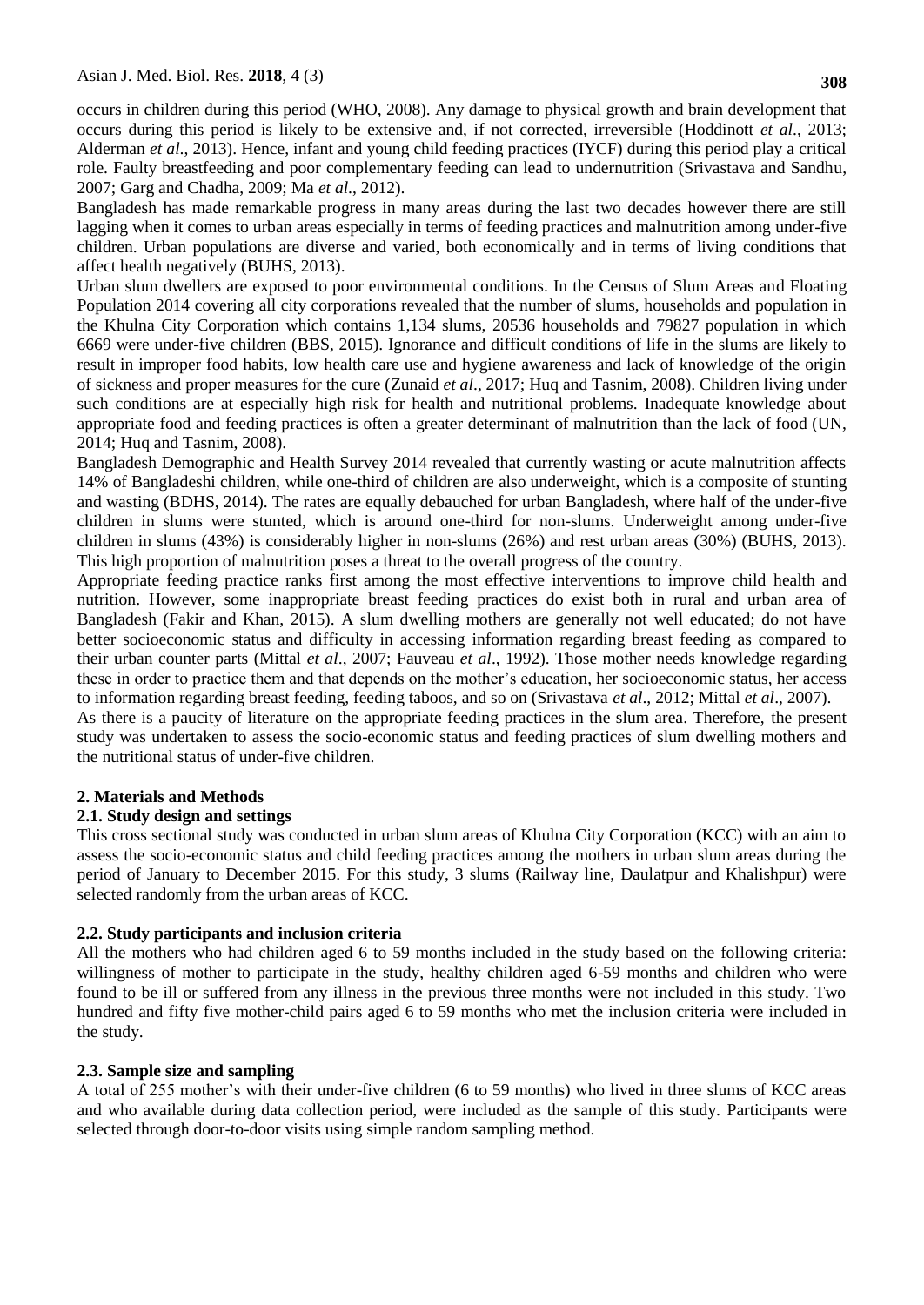### **2.4. Data collection technique**

Data were collected with data collection instruments with the help from pre-designed and semi-structured questionnaire. Two instruments were used: a semi-structured questionnaire besides anthropometric measurements. Initially mothers were informed about the study goals and verbal consent was obtained to take their child"s anthropometric measurements. The questionnaire was used to interview the study participants to elicit the socio-economic information like religion, educational and occupational of the mothers, household members and income, family size and type, housing conditions, sanitary facilities, source of drinking water as well as information on age, gender and child"s current feeding practices.

# **2.5. Anthropometric measurements**

Mid-upper arm circumference (MUAC) was measured to the nearest 0.1 cm using a flexible, non-stretchable measuring tape. The MUAC is a quick and reliable method for screening children to identify those who are acutely malnourished (Velzrboer *et al.*, 1983; Kaur *et al.*, 2005). The MUAC cut-off score  $\geq 12.5$  cm was considered as 'Normally Nourished',  $\geq 11.5 - 12.5$  cm was considered as 'Moderate Acute malnutrition (MAM)' and <11.5 cm was considered as 'Severe Acute malnutrition (SAM)'. There are several practical and theoretical advantages of using MUAC rather than weight‐for‐height for the determination of nutritional status of the under-five children (Myatt *et al*., 2006).

# **2.6. Data processing and analysis**

Data were collected on the paper forms simultaneously entered into SPSS version 20. Data were checked and cleaned for completeness and consistencies thereafter coded, recoded according to the aim and objective of the study. The results were organized, summarized and presented using appropriate descriptive measures such as text, tables, graphs, frequencies and percentage.

# **2.7. Ethical issues**

Ethical clearance taken from ethical committee of State University of Bangladesh. Informed verbal consent obtained from each of the study participant after explaining the aims of the study. Individual participant records were coded on each respective questionnaire and confidentiality was maintained at all levels of the study.

# **3. Results**

# **3.1. Sample characteristics of the study**

In the present study, maximum (66.0%) of the children belong to 24-59 months followed by 21.0% between 12- 23 months and 13.0% between 6-11 months. More than half (54.0%) of the children were boys whereas 46.0% children were girls (Table 1).

Table 2 showed the socio-economic status of the mothers. About half (47.5%) of the mother's had single underfive child while 52.5% mother had more than two under-five children. The maximum of the mothers belongs to Muslims religion (73.4%) as compared to Hindus (14.1%). Among the total 255 mothers, about one-third (32.2%) mothers were illiterate while 44.3% of mothers had attended primary education, 19.2% mothers had attended secondary level education and only 4.3% slum dwelling mothers were passed SSC and above. However, only few mother were the working (13.7%) mother and the maximum (86.3%) were homemakers. More than half (59.2%) of the mothers belonged to the income group of BDT 6001-12000 whereas only 9.4% mothers belonged to BDT  $\geq$  12000 (Table 2).

Out of 255 mothers, about two-third (65.5%) belonged to the nuclear family and the highest percentage of the mothers were living in Kutcha/Tin-built (66.3%) followed by Semi-pucca (24.7%), Jhupri (4.7%) and Pucca (4.3%). About three-fourth (65.5%) of the households were getting their drinking water from tap water and the rest (34.5%) of the households were getting from tube-well. The present study revealed that the one-fourth (24.3%) of the households were using sanitary latrine whereas the maximum (75.7%) were not using sanitary latrine (Table 2).

# **3.2. Nutritional status**

The present study analyzed the nutritional status of the under-five children based on MUAC classification. The maximum (86.0%) study children normally nourished whereas 11.0% were moderately malnourished (MAM) and 2.7% children severely malnourished (SAM) (Table 3).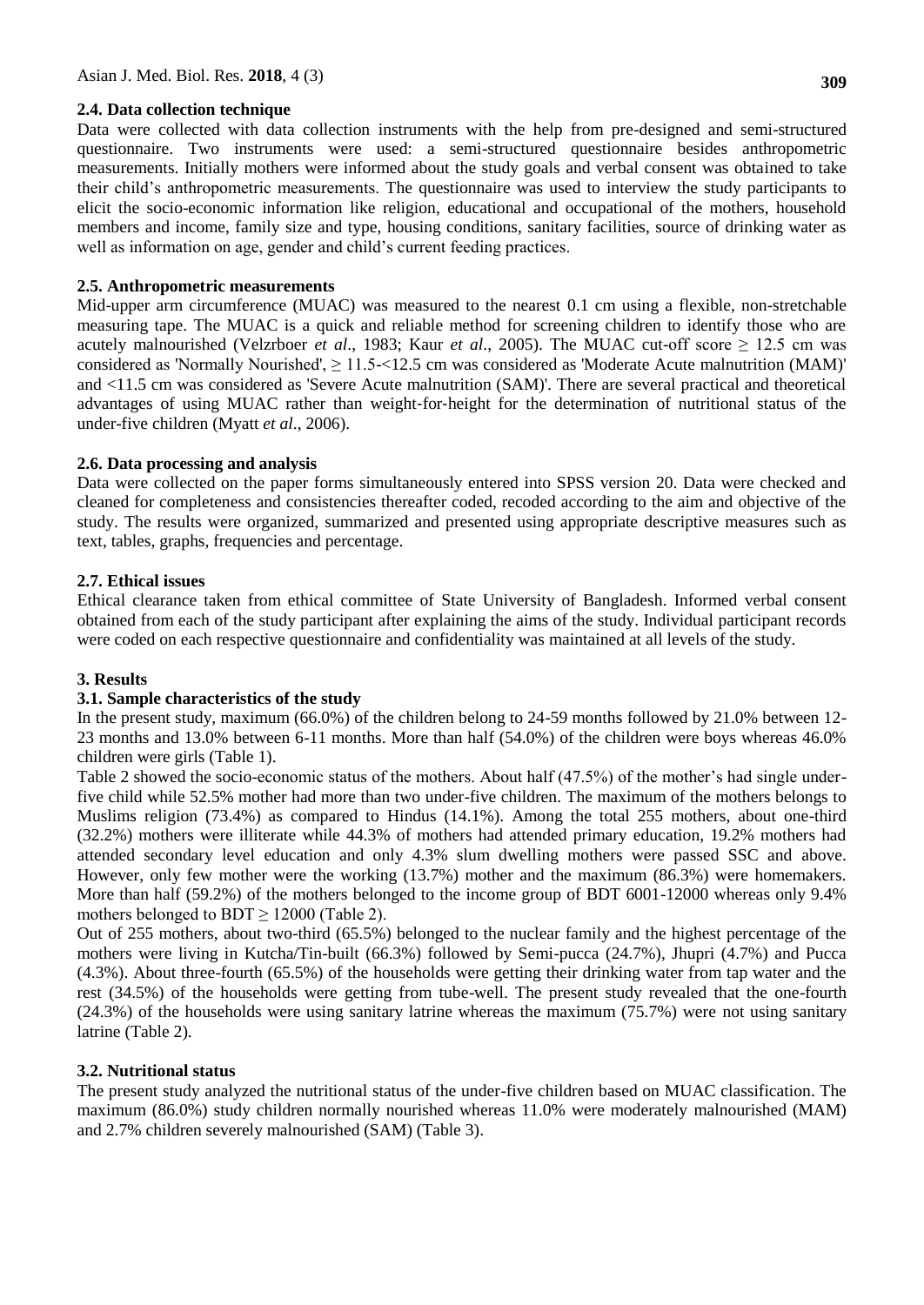## **3.3. Feeding Practices of mothers of under-five children**

The current study analyzed different indicators of child feeding practices. In this study about one-third (34.5%) of the mothers breastfed their child within 1 hour after birth whereas 43.5% mothers have given prelacteal feeds to their child during the first three days of life. The prevalence of exclusive breastfeeding of infants up to age 6 months was 60.4% hence the prevalence of bottle-feeding practice was 30.6% (Table 4).

Among the total 255 participants, more than half (57.6%) of the mothers have initiated complementary foods at appropriate time in which 39.6% of mothers have given complementary foods of appropriate diversity of food, 45.9% have given at appropriate consistency, 40.4% have given appropriate frequency and 38.0% of mothers have given complementary foods at appropriate quantity.

The present study found that more than half  $(51.8%)$  of the mothers practiced 'responsive feeding' whereas about one-third (36.5%) of mothers feed their child forcibly followed by 27.8% rewarding their child for feeding (Table 4).

| <b>Variables</b> | n   | $\frac{6}{9}$ |  |
|------------------|-----|---------------|--|
| Age group        |     |               |  |
| $6-11$ months    | 34  | 13.0          |  |
| $12-23$ months   | 54  | 21.0          |  |
| $24-59$ months   | 167 | 66.0          |  |
| Gender           |     |               |  |
| <b>Boys</b>      | 139 | 54.0          |  |
| Girls            | 116 | 46.0          |  |

### **Table 1. Profile of the under-five children [n=255].**

### **Table 2. Socio-economic status of the mothers [n=255].**

| <b>Variables</b>             | $\mathbf n$ | $\frac{0}{0}$ |  |  |
|------------------------------|-------------|---------------|--|--|
| No of under 5 children       |             |               |  |  |
| Single                       | 121         | 47.5          |  |  |
| $\geq$ Two                   | 134         | 52.5          |  |  |
| Religion                     |             |               |  |  |
| Muslim                       | 219         | 85.9          |  |  |
| Hindus                       | 36          | 14.1          |  |  |
| <b>Educational status</b>    |             |               |  |  |
| Illiterate                   | 82          | 32.2          |  |  |
| Primary (I-V)                | 113         | 44.3          |  |  |
| Secondary (VI-X)             | 49          | 19.2          |  |  |
| SSC and above                | 11          | 4.3           |  |  |
| <b>Working status</b>        |             |               |  |  |
| Nonworking (Homemakers)      | 177         | 69.4          |  |  |
| Working (Maidservant)        | 78          | 30.6          |  |  |
| Household income (in Taka)   |             |               |  |  |
| $\leq 6000$                  | 80          | 31.4          |  |  |
| 6001-12000                   | 151         | 59.2          |  |  |
| $\geq 12000$                 | 24          | 9.4           |  |  |
| <b>Family types</b>          |             |               |  |  |
| Nuclear                      | 167         | 65.5          |  |  |
| Joint                        | 88          | 34.5          |  |  |
| <b>Housing conditions</b>    |             |               |  |  |
| Jhupri                       | 12          | 4.7           |  |  |
| Katcha/Tin-built             | 169         | 66.3          |  |  |
| Semi-pucca                   | 63          | 24.7          |  |  |
| Pucca                        | 11          | 4.3           |  |  |
| <b>Sanitation facilities</b> |             |               |  |  |
| Sanitary latrine             | 62          | 24.3          |  |  |
| Non sanitary latrine         | 193         | 75.7          |  |  |
| <b>Drinking water source</b> |             |               |  |  |
| Tube-well water              | 88          | 34.5          |  |  |
| Tap water                    | 167         | 65.5          |  |  |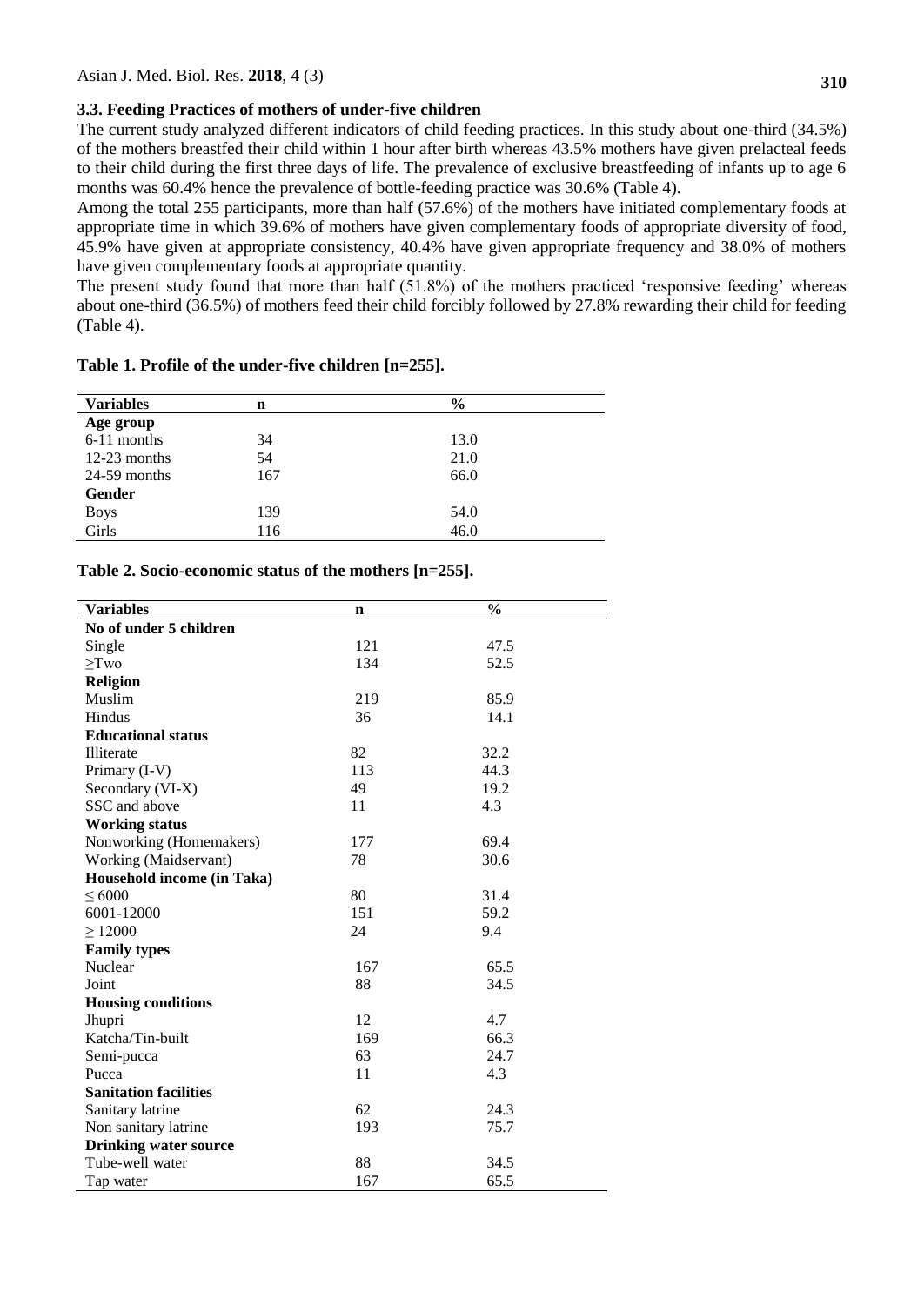| <b>MUAC</b> (cm)                  | n   | $\frac{0}{0}$ |
|-----------------------------------|-----|---------------|
| Normal                            | 219 | 86.0          |
| $( \ge 12.5 \text{ cm} )$         |     |               |
| Moderate Acute malnutrition (MAM) | 29  | 11.3          |
| $( \geq 11.5 - 12.5$ cm)          |     |               |
| Severe Acute malnutrition (SAM)   |     | 2.7           |
| $(<11.5$ cm)                      |     |               |
| <b>Total</b>                      | 255 | 100.0         |

**Table 3. Nutritional status of the children by MUAC classification [n=255].**

| <b>Variables</b>                           | n   | $\frac{0}{0}$ |
|--------------------------------------------|-----|---------------|
| <b>Early initiation of breastfeeding</b>   |     |               |
| Yes                                        | 88  | 34.5          |
| N <sub>o</sub>                             | 167 | 65.5          |
| <b>Prelacteal feeds</b>                    |     |               |
| Yes                                        | 111 | 43.5          |
| N <sub>o</sub>                             | 144 | 56.5          |
| <b>Exclusive breastfeeding</b>             |     |               |
| Yes                                        | 101 | 39.6          |
| N <sub>o</sub>                             | 154 | 60.4          |
|                                            |     |               |
| <b>Bottle feeding</b>                      | 78  | 30.6          |
| Yes<br>No                                  | 177 |               |
|                                            |     | 69.4          |
| Timely initiation of complementary feeding |     |               |
| Yes                                        | 147 | 57.6          |
| N <sub>o</sub>                             | 108 | 42.4          |
| <b>Diversity of food</b>                   |     |               |
| Yes                                        | 101 | 39.6          |
| N <sub>o</sub>                             | 154 | 60.4          |
| <b>Consistency of food</b>                 |     |               |
| Yes                                        | 117 | 45.9          |
| N <sub>o</sub>                             | 138 | 54.1          |
| <b>Frequency of feeding</b>                |     |               |
| Yes                                        | 103 | 40.4          |
| N <sub>o</sub>                             | 152 | 59.6          |
| <b>Quantity of food</b>                    |     |               |
| Yes                                        | 97  | 38.0          |
| N <sub>o</sub>                             | 158 | 62.0          |
| <b>Responsive/</b> demand feeding          |     |               |
| Yes                                        | 132 | 51.8          |
| N <sub>o</sub>                             | 123 | 48.2          |
| <b>Force feeding</b>                       |     |               |
| Yes                                        | 93  | 36.5          |
| N <sub>o</sub>                             | 162 | 63.5          |
| <b>Apprehension for feeding</b>            |     |               |
| Yes                                        | 71  | 27.8          |
| No                                         | 184 | 72.2          |

#### **Table 4. Feeding Practices of mothers of under-five children [n=255].**

## **3.4. Discussion**

The current cross-sectional study was conducted with an aim to determine the socio-economic status and child feeding practices among the mothers of under-five children. Mothers having children of age 6 to 59 months residing in low socioeconomic area and urban slum areas of Khulna City Corporation (KCC) city were included in the study.

The present study revealed that 66.0% of the children belonged to group of 24-59 months, 21.0% to 12-23 months and only 13.0% of the children belonged to group of 6-11 months. These findings were consistent with the study done in Bangladesh by Hoque *et al*., 2016. Halder, 2000 conducted a study in Bangladesh in which boys and girls were 59.0% and 41.0%. According to Census of Slum Areas and Floating Population 2014, the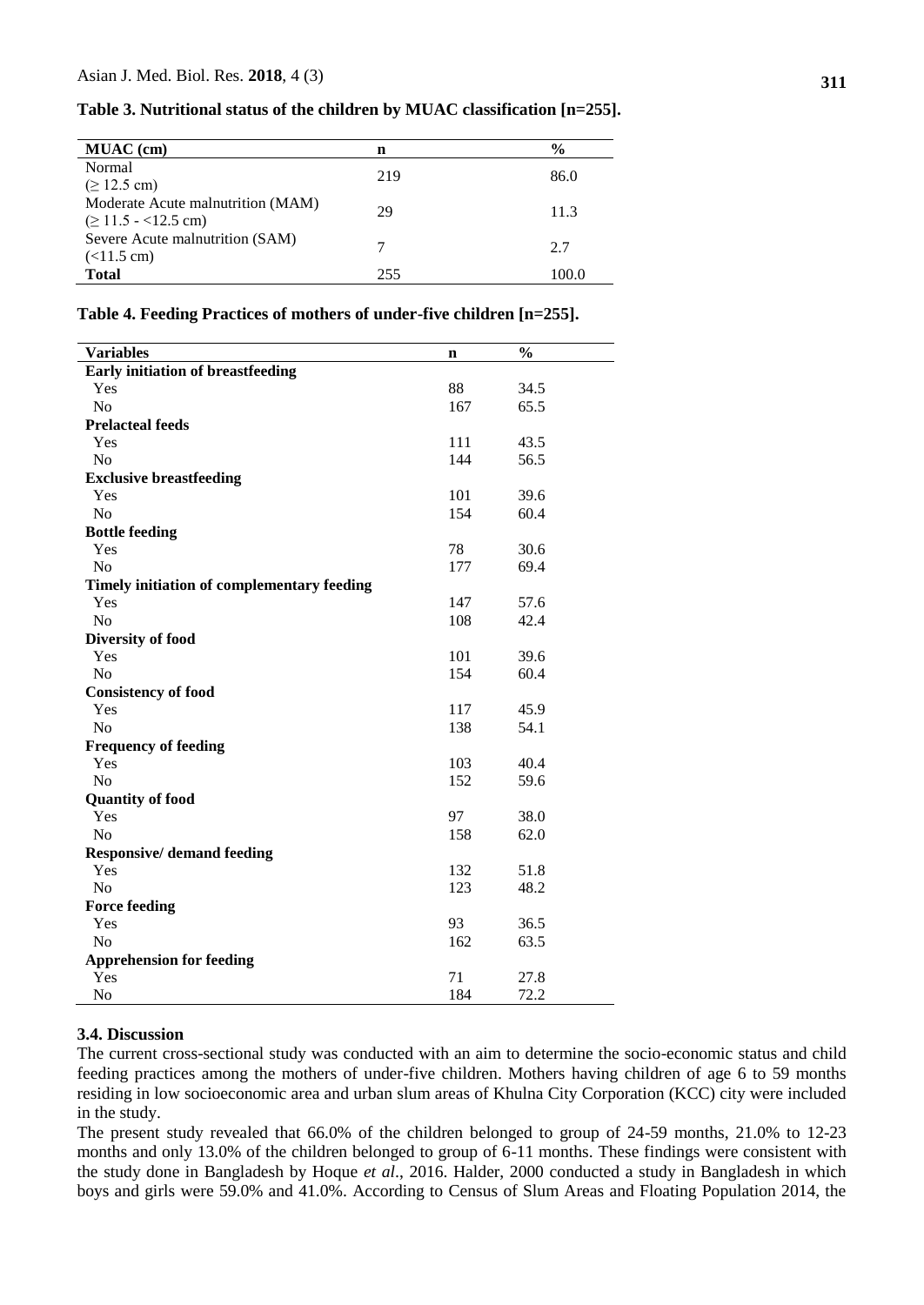male and female were 51.2% and 48.0%, which was almost similar to our present study where the percentage of male and female were 54.0% and 46.0%.

The present study stated that the maximum of the mothers belongs to Muslims religion (73.4%) as compared to Hindus (14.1%). Information on religious affiliations of slum dwellers was collected in the Census of Slum Areas and Floating Population 2014. The percentage of Muslim people was the highest (92.7%) in comparison with other religions. These findings are comparable to the current study where Muslim slum dwellers also dominant over other religions.

The present cross-sectional study stated that 44.3% of slum dwelling mothers had attended primary education while 32.2% mothers were illiterate, 19.2% mothers had attended secondary level education and only 4.3% slum dwelling mothers were passed SSC and above. Mothers or caregivers in slums are less likely to have higher levels of education and our finding was similar to an earlier observation (Hoque *et al*., 2016). However, 30.6% mothers were belonging to the maidservant and the maximum (69.4%) were homemakers/housewife. The above findings are consistent with the Census of Slum Areas and Floating Population 2014 in which 25.0% mothers were belonging to maidservants.

The present study concluded that about two-third (65.5%) belonged to the nuclear family and the highest percentage of the mothers were living in Kutcha/Tin-built (66.3%) followed by Semi-pucca (24.7%), Jhupri (4.7%) and Pucca (4.3%). It was evident from the slum census 2014 that the highest percentage of dwelling units are Kutcha/Tin-built (62.45%) followed by semi-pucca 26.4% and Jhupri (6.5%). The socio-economic development of a country has direct bearing on housing condition and household facilities of the people. The housing structures within slum areas are made of relatively cheaper materials like straw, leaves, polythene sheets, wood, bamboo, coarse papers etc.

In our present study about three-fourth (65.5%) of the households were getting their drinking water from tap water and the rest (34.5%) of the households were getting from tube-well. There was a discrepancy between our findings and the slum census 2014.

The present study revealed that the one-fourth (24.3%) of the households were using sanitary latrine whereas the maximum (75.7%) were not using sanitary latrine. Our findings are very most consistent with Census of Slum Areas and Floating Population 2014 wherein the highest percentage of households using non-sanitary latrine (75.7%) followed by sanitary latrine (26.3%), hanging/Kutcha (8.6%) and other/open space (1.8%) at the national level.

The current study assessed the nutritional status of 255 under-five children with standard anthropometric indices based on MUAC classification. The results of this study showed a quiet high level of undernutrition (14.0%) among under-five children living in urban slums, and this finding coincides with other studies in Bangladesh (BDHS, 2014; Sadler *et al*., 2011). The present study findings are similar to another study conducted by Dasgupta *et al*., 2015 among under-five children in a slum of West Bengal, India.

In the present study, initiation of breastfeeding within one hour after delivery occurred only in one–third of the children. This observation is supported by a study carried out by Gupta *et al*., 2010 in urban slum of Lucknow which revealed that only 36.6% mothers initiated breast feeding within one hour after of delivery and most common reasons given for delayed initiation were family custom/belief , no secretion of breast milk , and discomfort in the mother. A study from Mumbai (Parekh *et al*., 2004) showed that 82.3% of infants were breastfed within four hours of birth that is much more higher compared to our study. The current study observed that about 43.5% mothers in a slum area gave prelacteal feeds. On the contrary, in a study done by Qiu *et al*., 2008 as many as 62.0% mothers in urban area and 39.0% mothers in rural area gave prelacteal feeds.

The present study identified that the prevalence of exclusive breastfeeding is about 40.0%. However, the prevalence of exclusive breastfeeding recorded in this study was lower compared to the national prevalence reported in the BDHS, 2014. This difference might be due to variations in socio cultural aspects among study participants. This is in contrast to the study done by Aggarwal *et al.,* 2006 at Delhi where in 50.0% of the mothers had practiced exclusive breastfeeding till 6 months. This difference may be due to the good educational status in the above study whereas in this study there were 32.2% of the mothers who were illiterate. A study done in urban slum of Kolkata by Roy *et al*, 2009 found that exclusive breastfeeding rate at 4 months was 61.3%. Data from urban slums and resettlement colonies repeatedly documented that although the breastfeeding was very common, exclusive breastfeeding was practiced only in 30-40% of infants younger than 4 months of age (Aneja *et al*., 2001).

The proportion of bottle-feeding (30.6%) in the present study was comparable with results of a study by Wamani *et al*., 2005 however, less than the reported by Pandey *et al*., 1995 from rural West Bengal, India. The present study revealed that 57.6% mothers have complementary feeding whereas 39.6%, 45.9%, 40.4% and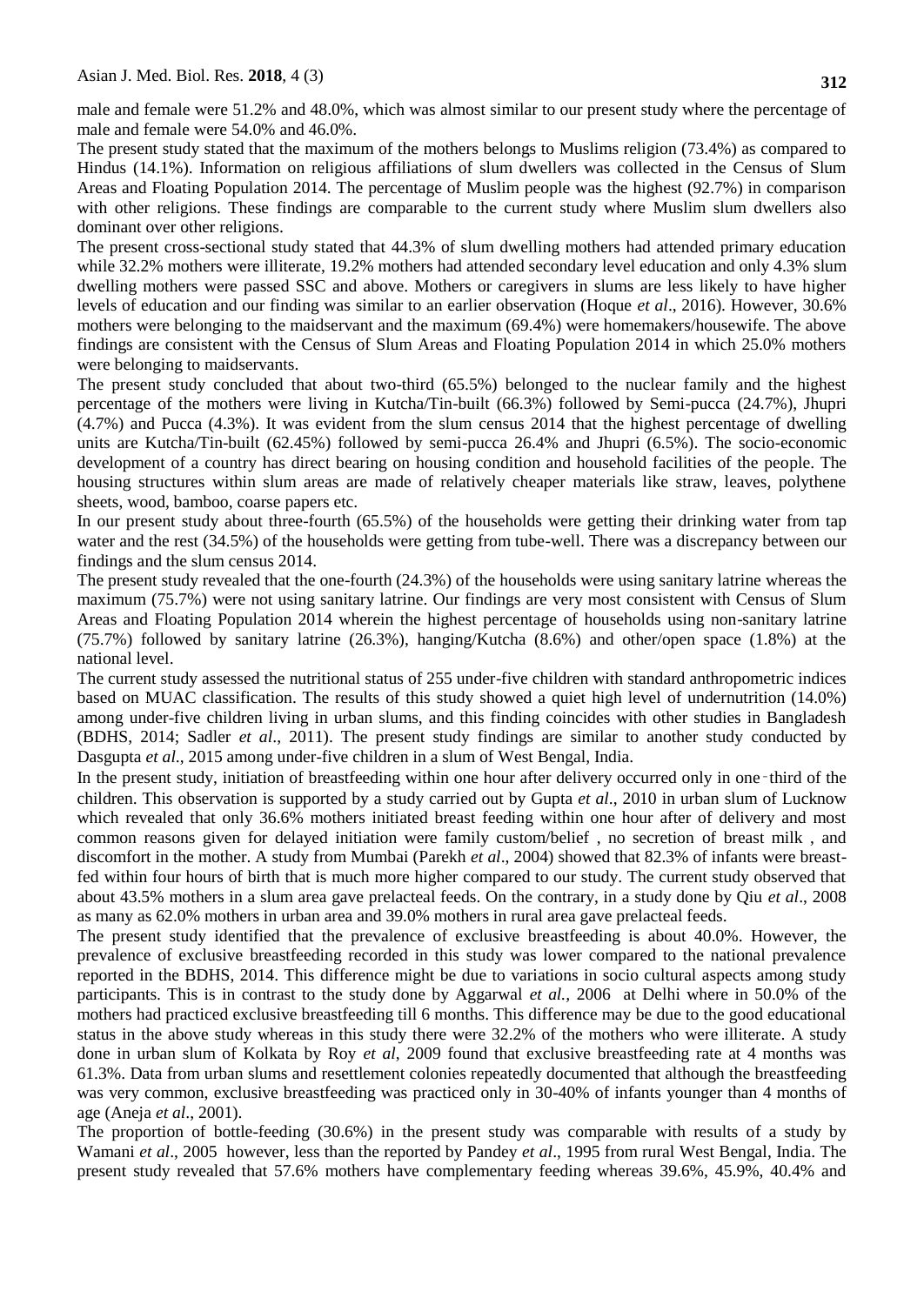38.0% of mothers have practiced with appropriate diversity, consistency, frequency and quantity, respectively. Responsive and force-feeding practiced by 51.8% and 36.5% of mothers, respectively.

A study in Bangladesh documented that the frequency, amount, energy density, and diversity of food remained important issues in complementary feeding. Though demand feeding which actively involves the infant in controlling the breast-milk intake is desirable, only 51.8% of slum dwelling mothers practiced it. A study on infant feeding practices by Parekh *et al*.2004 in India showed that feeds were given on demand by as many as 73.7% mothers and yet another study by Panda *et al*, 2008 in Cuttack showed that 90.1% of mothers fed their infants on demand. It has been observed that slum mothers were more active and working hard compared to the others. Hence, probably it was not possible for them to practice scheduled feeding as done by slum mothers. Apprehension among the slum mothers regarding the growth of their child may also be the reason for their time bound feeding.

### **4. Conclusions**

The findings of the present study confirm that various inappropriate breast-feeding practices are more prevalent among mothers of urban slum. Many persons around the mothers/caregivers influence them a lot. Educational qualification of parents especially mothers has little positive role. Early and late initiations are due to some misconceptions. Bottle feeding, fast foods and lack of proper family support are the most important barriers of appropriate complementary feeding practices followed by pre-lacteal feeding, formula feeding, commercial cereal, feeding during sleep and negative attitude of mothers/caregivers. This study advocates the need for future research that focuses on slum areas on a larger scale to the usefulness of appropriate feeding practices of mothers of under-five children. Repeated counseling starting from antenatal visits must change attitude of mothers/caregivers. Whole slum community should be motivated and involved actively. Government organizations and NGOs along with mass media should be utilized more vigorously for awareness building.

#### **Acknowledgement**

We are grateful to the hospital authority for the permission to conduct the study. We would like to thank all the study participants who added an extensive contribution during data collection.

#### **Conflict of interest**

None of declare.

#### **References**

- Aggarwal A, S Verma, MMA Faridi and Dayachand, 2006. Complementary feeding: Reasons for inappropriateness in timing, quantity and consistency. Indian J. Pediatr., 75: 49-53.
- Alderman H, L Elder, A Goyal, A Herforth, YT Hoberg and A Marini, 2013. Improving nutrition through multisecotoral approaches. Washington, DC: World Bank; 2013.
- Aneja B, P Singh, M Tandon, P Pathak, C Singh and U Kapil, 2001. Etiological factor of malnutrition among infants in two urban slums of Delhi. Indian Pediatr., 38: 160-5.
- BBS, 2015. Census of Slum Areas and Floating Population 2014. Bangladesh Bureau of Statistics (BBS), Statistics and Informatics Division, Ministry of Planning, Dhaka.
- BUHS, 2013. Final Report. Dhaka, Bangladesh and Chapel Hill, North Carolina, USA: NIPORT, icddr,b and MEASURE Evaluation; 2015.
- BDHS, 2014. NIPORT, Mitra and Associates, and ICF International Dhaka, Bangladesh and Calverton, Maryland, USA, 2016.
- Black RE, LH Allen, ZA Bhutta, LE Caulfield, M de Onis, M Ezzati, C [Mathers,](https://www.ncbi.nlm.nih.gov/pubmed/?term=Mathers%20C%5BAuthor%5D&cauthor=true&cauthor_uid=18207566) J [Rivera,](https://www.ncbi.nlm.nih.gov/pubmed/?term=Rivera%20J%5BAuthor%5D&cauthor=true&cauthor_uid=18207566) [Maternal and Child](https://www.ncbi.nlm.nih.gov/pubmed/?term=Maternal%20and%20Child%20Undernutrition%20Study%20Group%5BCorporate%20Author%5D)  [Undernutrition Study Group,](https://www.ncbi.nlm.nih.gov/pubmed/?term=Maternal%20and%20Child%20Undernutrition%20Study%20Group%5BCorporate%20Author%5D) 2008. Maternal and child undernutrition: global and regional exposures and health consequences. Lancet, 371: 243-260.
- Black RE, CG Victora, SP Walker, ZA Bhutta, P Christian and M De Onis, 2013. Maternal and child undernutrition and overweight in low-income and middle-income countries. Lancet, 382: 427-51.
- Dasgupta A, SK Sahoo, P Taraphadar, PS Preeti, D Biswas, A Kumar and I Sarkar, 2015. Composite index of anthropometric failure and its important correlates: a study among under-5 children in a slum of West Bengal, India. International Journal of Medical Science and Public Health, 4: 414-419.
- Fakir AM and MW Khan, 2015, Determinants of malnutrition among urban slum children in Bangladesh. Heal. Econ. Rev., 5: 112.
- Fauveau C, M Siddiqui, A Briend, R Silimperi, N Begum and V Fauveau, 1992. Limited impact of a targeted food supplementation program in Bangladesh urban slum children. Ann. Trop. Pediatr., 12: 41-6.